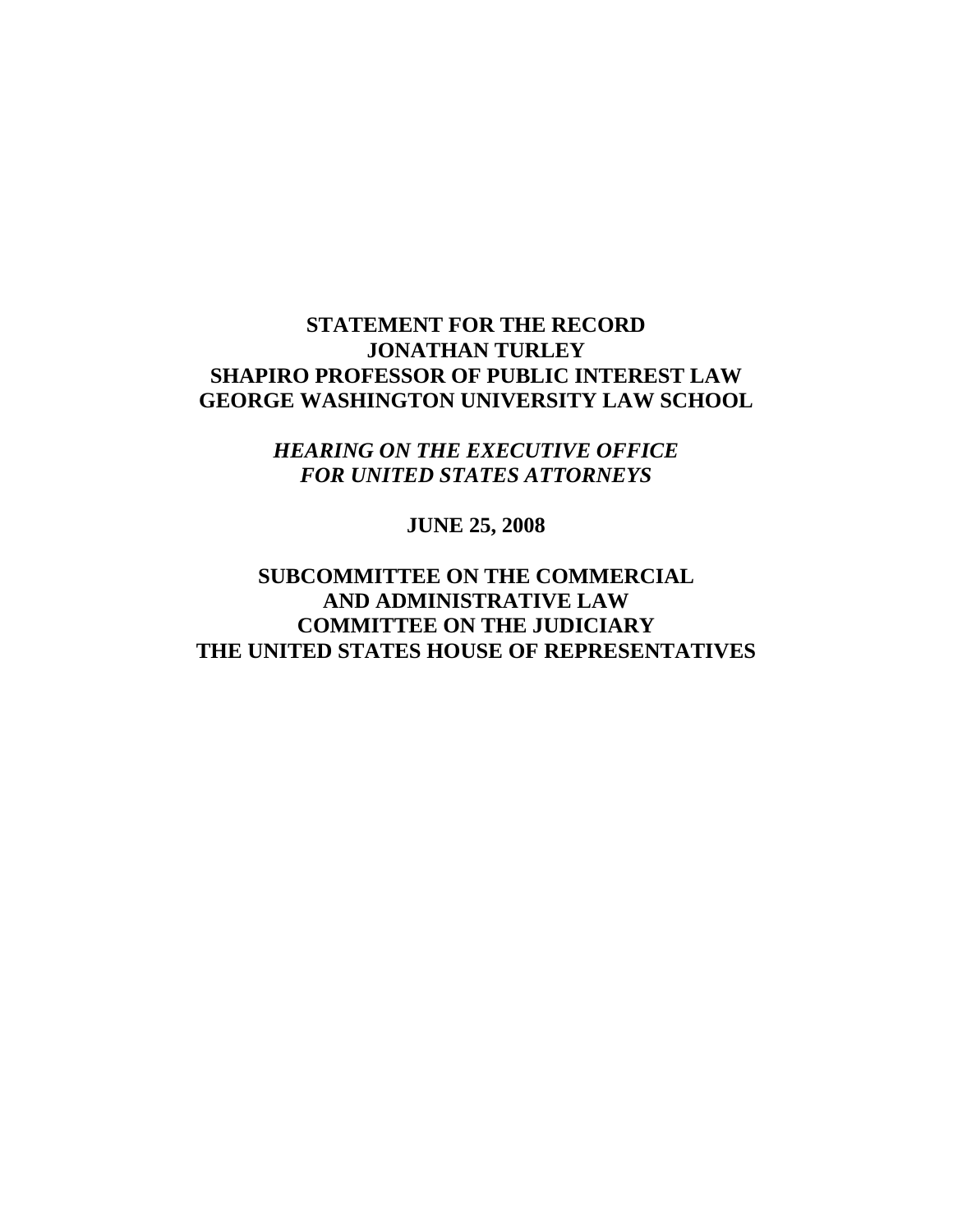### **I. INTRODUCTION**

Chairman Sánchez, Ranking Member Cannon, members of the Subcommittee, it is an honor to appear before you today to discuss the performance of the United States Justice Department in the prosecution of terrorism cases.

I come to today's hearing with both a professional and academic interest in the prosecution of terrorism cases. As you may know, I have handled national security related cases for many years, including terrorism cases. I am currently lead counsel in the cases of Dr. Ali Al-Timimi and Dr. Sami Al-Arian before different judges in the United States District Court for the Eastern District of Virginia. I also teach in the areas of constitutional criminal law and litigation at George Washington University.

Despite my work as a defense attorney in terrorism and national security cases, I support a vigorous and comprehensive effort to combat terrorism. Like others, my wife and four children live minutes from the Capitol. Terrorism is a threat to us all. Moreover, for everyone living in this area, terrorism is no abstraction. Indeed, American Airlines Flight 77 crashed in my rear view mirror as I passed the Pentagon on September 11, 2001. I do not know a single lawyer or person who does not want terrorists to be prosecuted and punished. The problem is that the Bush Administration is not punishing terrorists. For the most part, the terrorism cases cited by the Administration through the years have targeted non-terrorists for conventional crimes – only to add them to the list of successful cases. Ironically, in major terrorism cases, the Administration has suffered repeated defeats in court.

I also want to stress that the criticism in this testimony is not meant to paint all Justice Department attorneys as unprofessional or unethical. The fact is that I know and I have worked with many ethical and professional prosecutors in the Justice Department. Indeed, I have heard many complaints about the policies of this Administration and the political pressures placed on prosecutors. There are many talented prosecutors who want to take serious terrorism cases. However, they tend to be displaced by prosecutors who are known for their blind pursuit of terrorism cases. This is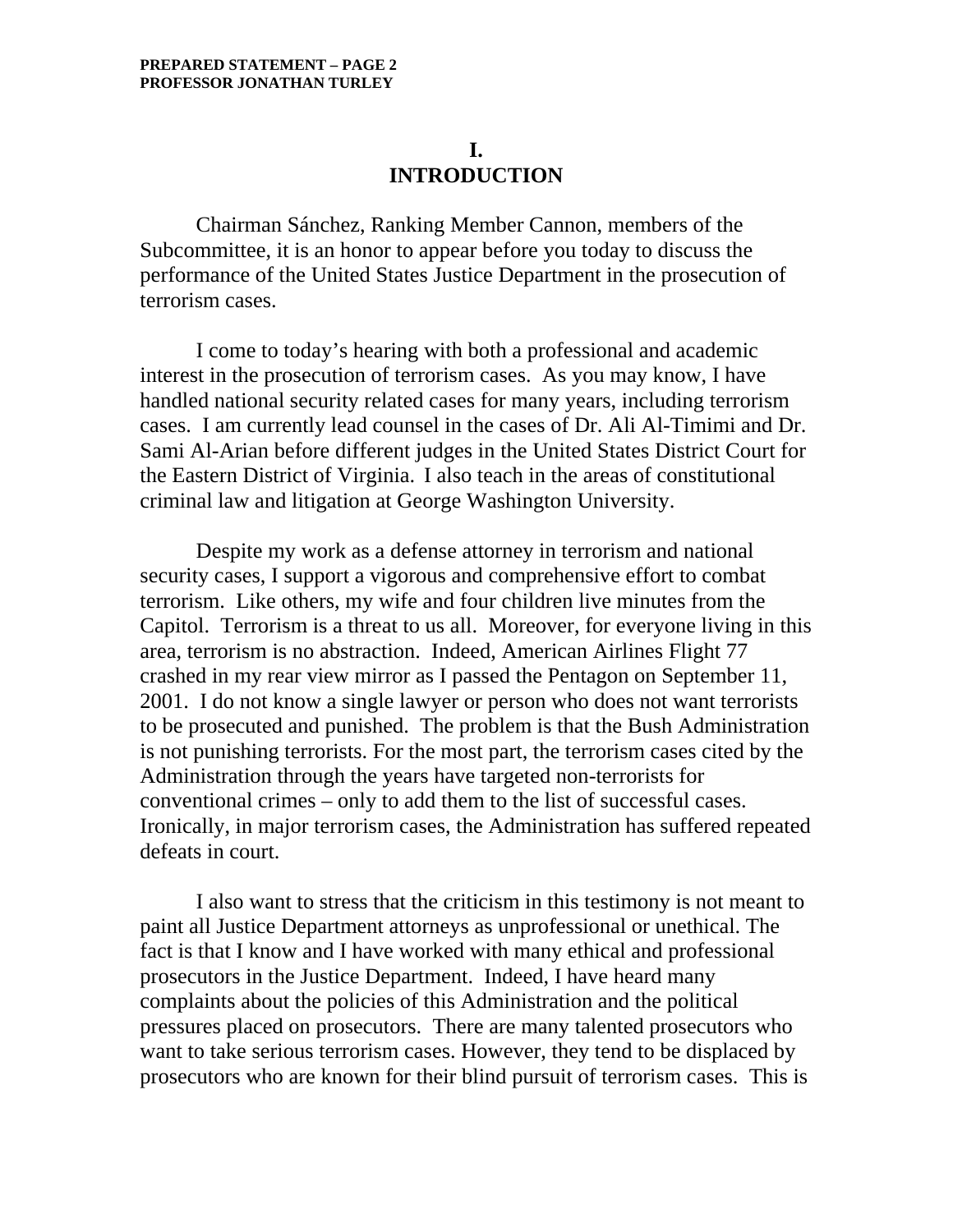#### **PREPARED STATEMENT – PAGE 3 PROFESSOR JONATHAN TURLEY**

a small percentage of the prosecutors who work in this field, but they play a dominant role in setting priorities for local offices.

Since the 9-11 attacks, the Bush Administration has rightfully placed a priority on the investigation and prosecution of terrorism cases. The long controversy over the Administration's handling of terrorism cases has never been about the goal of increased terrorism investigation but rather over the means used to achieve it. President Bush has been criticized by many, including myself, for his continuing effort to circumvent the federal courts and try individuals in a legal system of his own making. That effort, which was the subject of the recent decision in *Boumediene v. Bush*, U.S. \_\_\_\_ (2008), 2008 U.S. LEXIS 4887, is beyond the scope of today's hearing. However, it reflects a certain hostility of the Administration toward what it calls the "law enforcement approach" to terrorism cases. That hostility and suspicion toward the federal courts is, in my view, a contributing factor in the dismal performance of Administration in this area. The creation of a two-track system for terrorism suspects has served to distort and undermine the prosecution of terrorism suspects. The abusive treatment of Jose Padilla is an example of how the Administration effectively undermined its own of a legitimate terrorism target. Ultimately, it was unable to prosecute Padilla for the original allegations and was left with charging under the material support provision.

Terrorism prosecutions are too important to reduce to yet another subject for partisan spin and distortion. In my view, the record is clear. The Bush Administration has assembled arguably the worst record in prosecuting terrorism cases of any modern presidency. Indeed, the Administration's high profile losses may have fueled the desire to inflate prosecution figures through the years. Despite the recent claims of success, the Administration's record, when stripped of the statistical gloss, is hardly a matter for commendation or celebration. What is more troubling, however, are the reasons for these failures and the motive to inflate the numbers of prosecutions.

## **II. THE BUSH ADMINISTRATION'S RECORD OF TERRORISM PROSECUTIONS**

Soon after the 9-11 attacks, former Attorney General John Ashcroft launched what he promised would be a clean sweep of homegrown and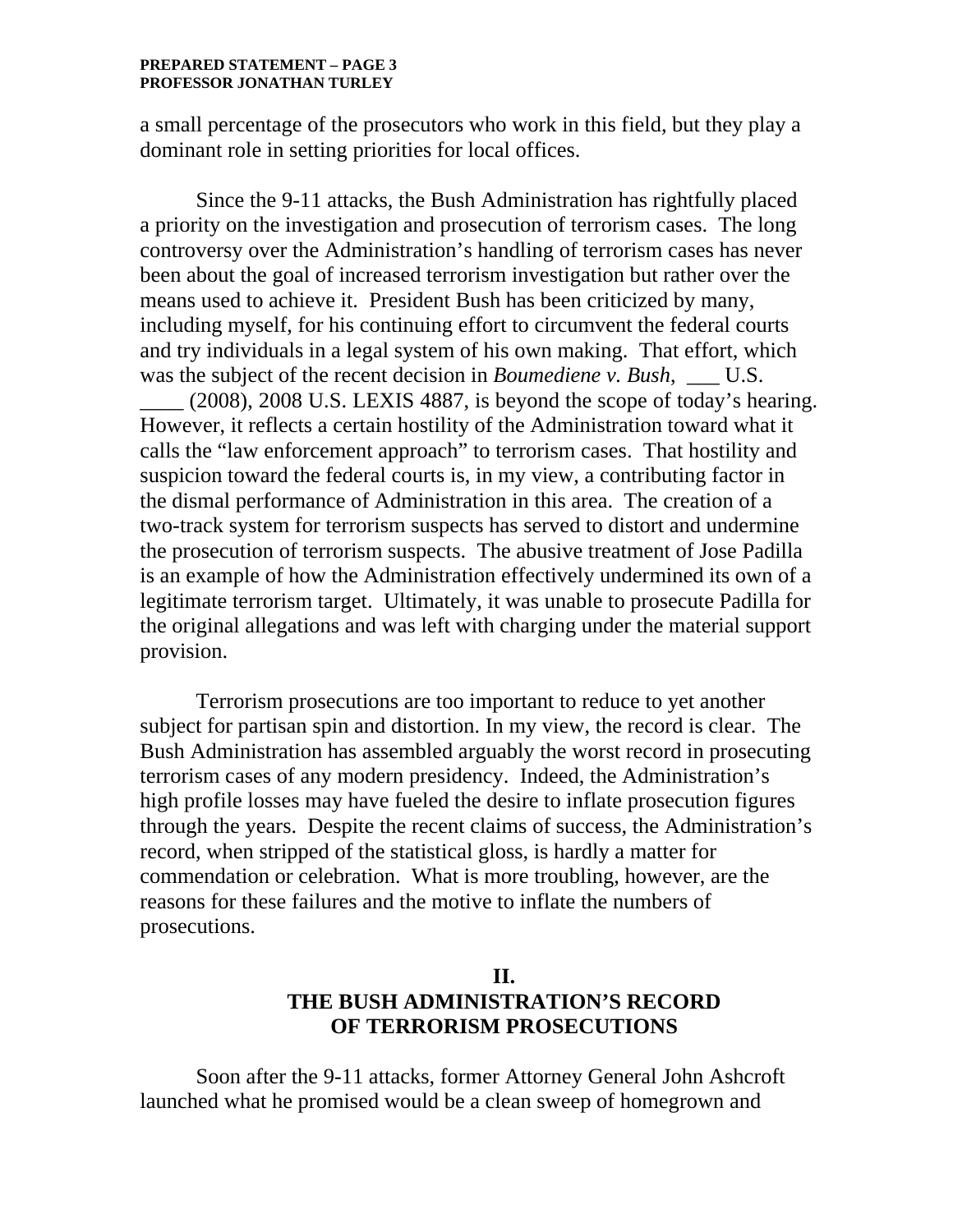#### **PREPARED STATEMENT – PAGE 4 PROFESSOR JONATHAN TURLEY**

foreign terrorists lurking in the homeland. To that end, he demanded and received unprecedented powers under the PATRIOT Act and other legislation. Ashcroft's dire predictions and expanded authority created a need to produce cases to show that there was a true need for the increased budget and powers – as well as a decrease in civil liberties. Ashcroft prodded U.S. Attorneys to produce such annual figures to show, in his words, that "the Patriot Act is al-Qaida's worst nightmare." In his first 29-page report to Congress, Ashcroft cited 310 such cases as "a mountain of evidence that the Patriot Act continues to save lives." On closer examination, this report (like so many that followed it) was found to be inflated with immigration and non-terror related cases. In order to "make the grade," U.S. Attorneys converted various common offenders into terrorists. For example, in New Jersey, prosecutors had only two cases to offer to Mr. Ashcroft in their annual body count, so they included 65 Middle Eastern men prosecuted for lying on visa applications as terrorism cases.

### A. The Justice Department's Broad Definition of Terrorists

Despite criticism for years over the exaggeration of case numbers and the over-charging of many cases, the Justice Department has been undeterred. For example, a recent study of cases cited as terrorism matters in Nevada showed the same pattern. In the case of Moez and Gina Zakraoui, the prosecutors were faced with a garden-variety arson case. They were accused of burning down the pizza parlor. However, the U.S. Attorney listed them as two of the 28 terrorists prosecuted by that office.<sup>[1](#page-3-0)</sup> Many of the cases involved people from Asian and Latin American countries with immigration problems. Other "terrorists" included (1) a Connecticut man who was fined \$275 for going through airport security with a knife; (2) a California man convicted of having counterfeit social security card and money orders; (3) a man who took a security device off a military fence; and (4) a man who threatened a couple with a claim of having anthrax and had to undergo mental health treatment.

United States Attorneys obviously strive to land on the top of the list for such cases. It turns out, for example, that Utah is a hotbed of terrorism. With 96 such terrorist prosecuted one year, Utah led the nation in per capita

 $\overline{a}$ 

<span id="page-3-0"></span><sup>1</sup> Alan Maimon, *Changing Definitions*, Las Vegas Review-Journal, August 27, 2006, at 6.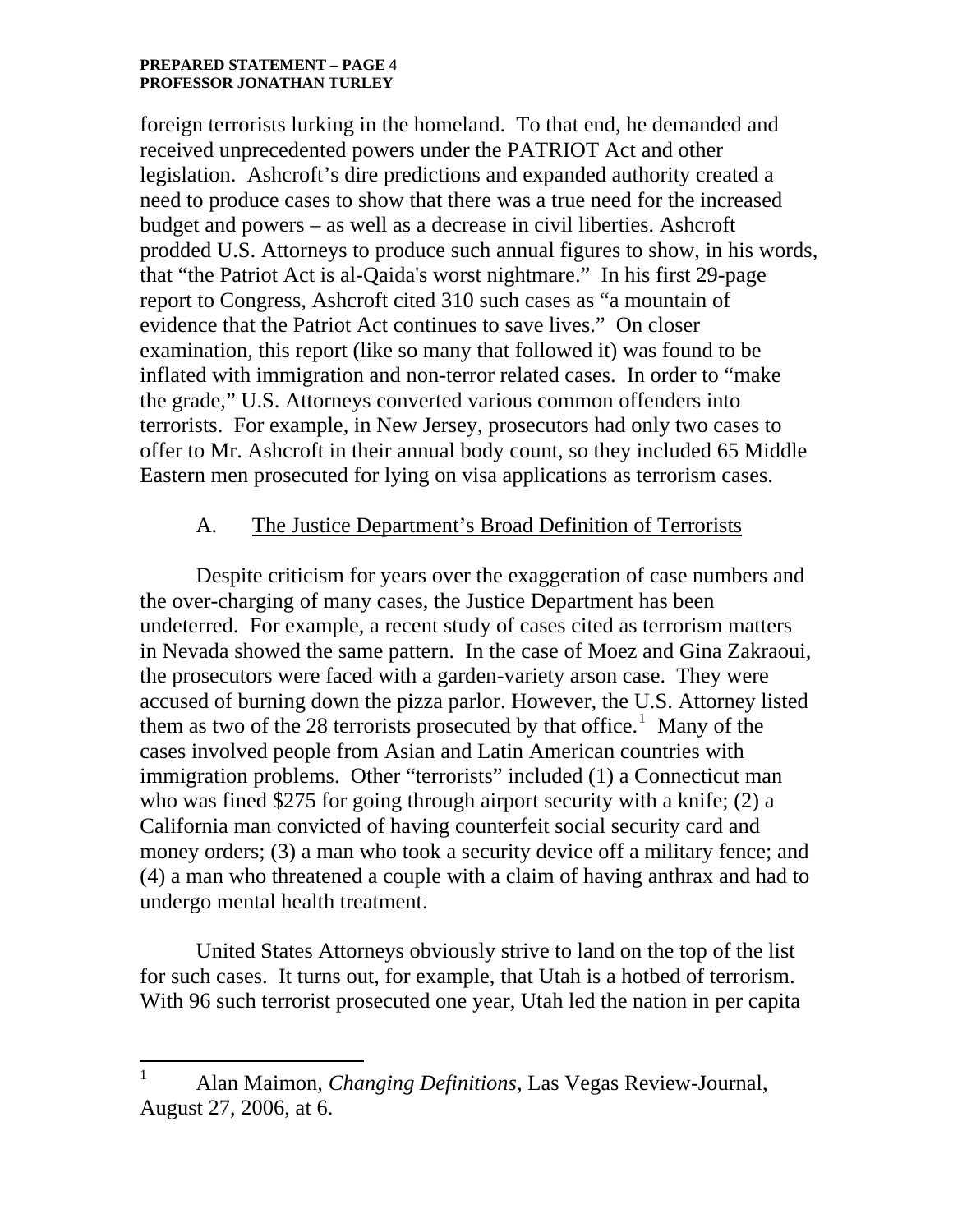#### **PREPARED STATEMENT – PAGE 5 PROFESSOR JONATHAN TURLEY**

prosecutions. It turns out that most of the te[rr](#page-4-0)orists in Utah seek to undermine the nation through identity theft. $<sup>2</sup>$  $<sup>2</sup>$  $<sup>2</sup>$ </sup>

The tendency to convert conventional crimes into terrorism cases is also a signature of the Joint Terrorism Task Force (JTTF). In one of its more notable investigations in November 2001, the JTTF led Operation Tarmac and checked the credentials of airport workers. As would be found in most large workplaces, it found false social security numbers, fake driver licenses, and other types of fraud. It counted every arrest as a terrorist charge despite the view of the Inspector General that they had nothing to do with terrorism.

 Since Main Justice has been pummeled with public questions and a fair degree of ridicule for years, the failure to reform these practices indicates that it is obviously content with allowing such inflation to occur. Notably, it has not tried to narrow the definition of terrorism cases that is found in places like the Legal Information On-line System (LIONS) Manual. This definition allows prosecutors to count virtually any prosecution intended to disrupt potential terrorist threats. The Justice Department also has not sought more accurate reporting standards despite the criticism of its own Inspector General in its recent report "*The Department of Justice's Internal Controls Over Terrorism Reporting.*" The accuracy of such reporting has been criticized for years. *See* General Accounting Office, *Better Management Oversight and Internal Controls Needed to Ensure Accuracy of Terrorism-Related Conviction Statistics*, January 2003.

## B. Creation of a Body Count Culture of Prosecution

The Justice Department's inflation of terrorism prosecution numbers is a case of history repeating itself. In Vietnam, the Defense Department learned how the "body count" approach was corrosive and counterproductive to actual war fighting. Commanders eager to meet perceived quotas or expectations began to count civilians and even animals killed as dead enemy soldiers. It led to a false sense of security and success that came crashing down with the Tet Offensive. The same phenomenon has occurred at the Justice Department. Ordered to produce body counts, U.S. Attorneys quickly learned how to game the system; to pad their reports by counting immigration cases and unrelated prosecutions. Worse yet,

<span id="page-4-0"></span> $\overline{a}$ 2 *Id.*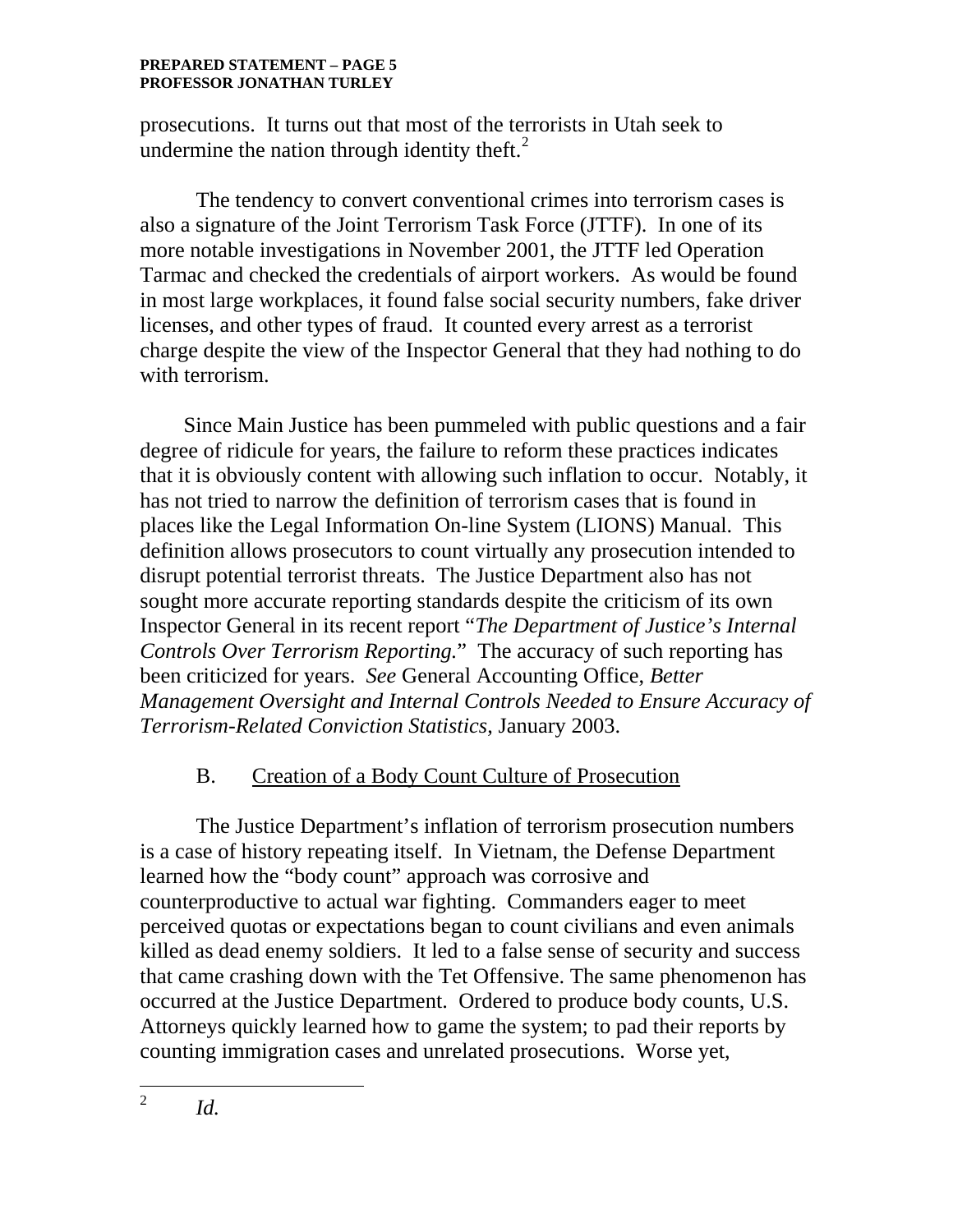#### **PREPARED STATEMENT – PAGE 6 PROFESSOR JONATHAN TURLEY**

 $\overline{a}$ 

prosecutors began to bring terrorism charges in conventional cases – often triggering public ridicule and criticism.<sup>[3](#page-5-0)</sup> These have included the prosecution of protesting nuns, protesters, and performance artists in national security cases.

 The pressure to produce body counts is obvious in the padding of the accounts to Congress. Consider the figures since  $2001<sup>4</sup>$  $2001<sup>4</sup>$  $2001<sup>4</sup>$  From 2001 to 2007, the Justice Department claimed to have prosecuted 632 people in terrorism cases. Of those, only 202 were actually charged under a terrorism statute. Looking at those 202, sixty-nine percent were convicted. By adding the non-terrorism charges, the Justice Department increases its performance. Those 430 individuals were charged with such things as immigration violations (7.54% of charges), commercial fraud (8.57%), general fraud (13%), racketeering (17%), and other crimes. The conviction rate for those non-terror offenses was 92%. By intermixing non-terror cases, therefore, the Justice Department can claim a high number of prosecution as well as a higher level of success in such prosecutions.

 The fact that the Justice Department did not bring terror charges in these collateral cases is telling. The Administration has shown little hesitation to charge individuals under terrorism statutes with the slimmest possible evidence. Indeed, with changes in the material support provisions, the standards are so low that they act as a virtual strict liability offense – often compelling pleas. If there were serious evidence of terrorism, it is highly doubtful that the Administration would simply bring a general fraud charge or immigration charge.

There is an obvious institutional interest in producing impressive numbers of terrorism cases. It is difficult to convince Americans that expanded powers and shrinking privacy is necessary without a steady stream of prosecutions to show the continuing danger at home. This is particularly important when the Justice Department has received an increase of funds

<span id="page-5-0"></span><sup>3</sup> *See generally* Jonathan Turley, Political Critics, Protesters and Artists Are Among Victims of Ashcroft's Policy, Baltimore Sun, July 23, 2004, at 19A; Jonathan Turley, Students, Nuns and Sailor-Mongers, Beware, Los Angeles Times, October 17, 2003, at 15.

<span id="page-5-1"></span><sup>4</sup> These figures are taken from "Terrorist Trial Report Card: Update January 1, 2008" by The Center on Law and Security at the New York University School of Law.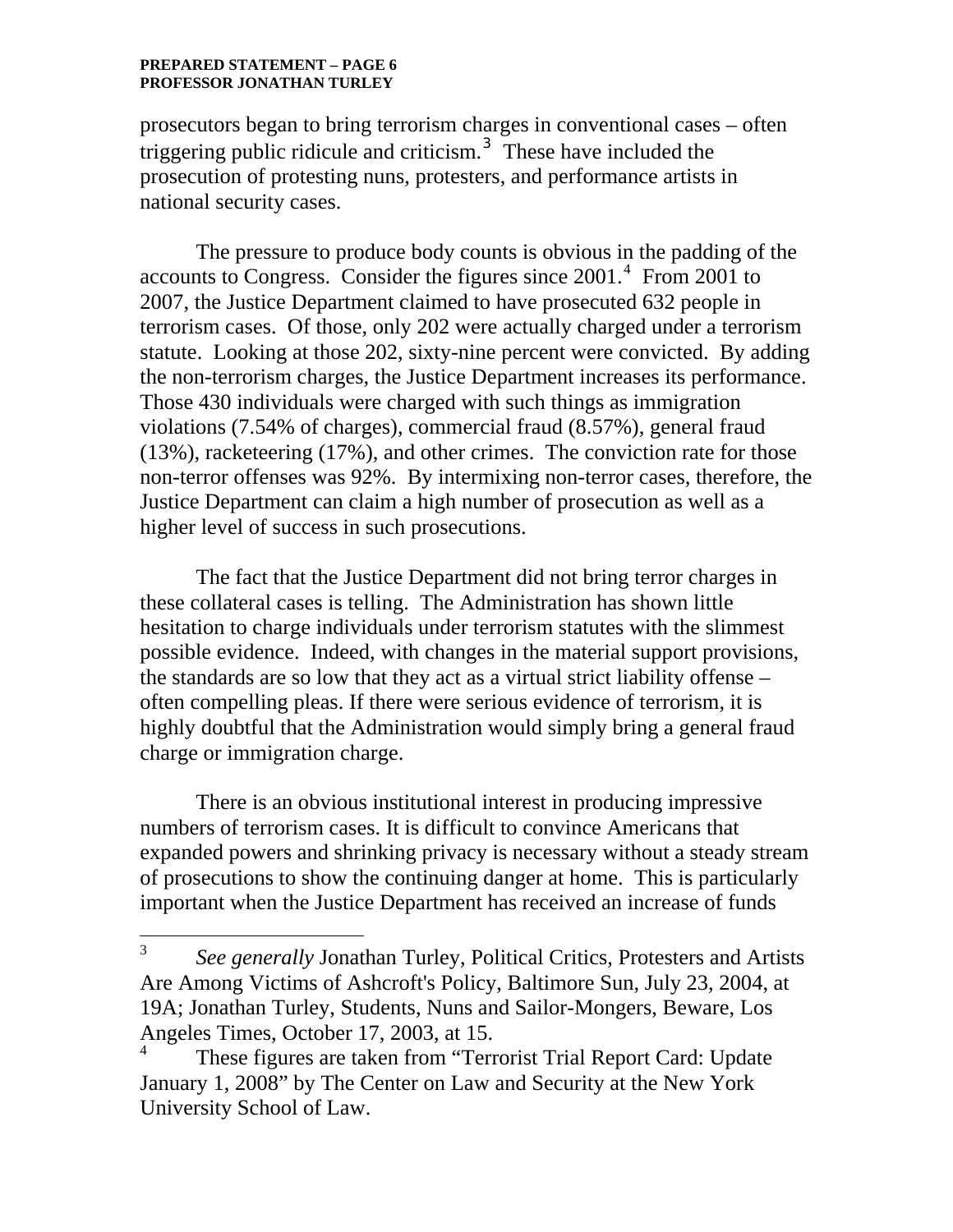#### **PREPARED STATEMENT – PAGE 7 PROFESSOR JONATHAN TURLEY**

 $\overline{a}$ 

from \$737 million in fiscal year 2001 to \$3.6 billion in 2006 for counterterrorism efforts. Thousands of personnel have been shifted over to terrorism investigations and prosecutions. Not only does this create an obvious incentive to justify budgets with inflated numbers, but it increases the likelihood that conventional crimes will be defined in terrorism terms by investigators tasked with such cases. As Abraham Maslow stated, "if the only tool you have is a hammer, you tend to see every problem as a nail." With this new massive enforcement system looking for terrorism in every corner of the country, it is not surprising that they tend to see terror-elements in the most conventional cases.

### C. The Distortive Effect of This Culture on the Legal System

The pressure to produce terrorism cases has tended to distort the legal system. It has led to extended grand juries that seem solely designed as endless fishing expeditions.<sup>[5](#page-6-0)</sup> One such example that I have witnessed involves the continuing investigation related to International Institute of Islamic Thought (IIIT). The IIIT investigation has been ongoing for many years without a single indictment. The Justice Department can cite only one indictment, which was unrelated to IIIT. Yet, the Justice Department continues to call various witnesses to the grand jury to discuss matters unrelated to IIIT.<sup>[6](#page-6-1)</sup> Many defense attorneys have complained that grand juries like IIIT are being used for perjury traps and fishing expeditions by JTTF attorneys and designated AUSAs. Regardless of whether actual IIIT charges ever emerge from this grand jury, it has clearly been used to trawl for any possible charges that might be brought, including in areas far removed from the focus of the investigation.

 The pressure to bring cases has also led to alarming allegations of prosecutorial abuse and possible crimes. This was evident in the terrorism

<span id="page-6-0"></span><sup>5</sup> When terrorism charges are impossible, we have seen them use the grand juries for perjury traps – particularly for individuals who have been acquitted in earlier trials of terrorism charges like Abdelhaleem Ashqar, Dr. Sami Al-Arian, and Sabri Benkahla. Thus, after these men were acquitted, they received subpoenas to appear before grand juries with immunity. The pattern is always the same. If your client testifies, he is charged with some false statement. If he does not testify, they charge him with criminal contempt after an extended civil contempt confinement. 6

<span id="page-6-1"></span>My client Dr. Sami Al-Arian is one such witness.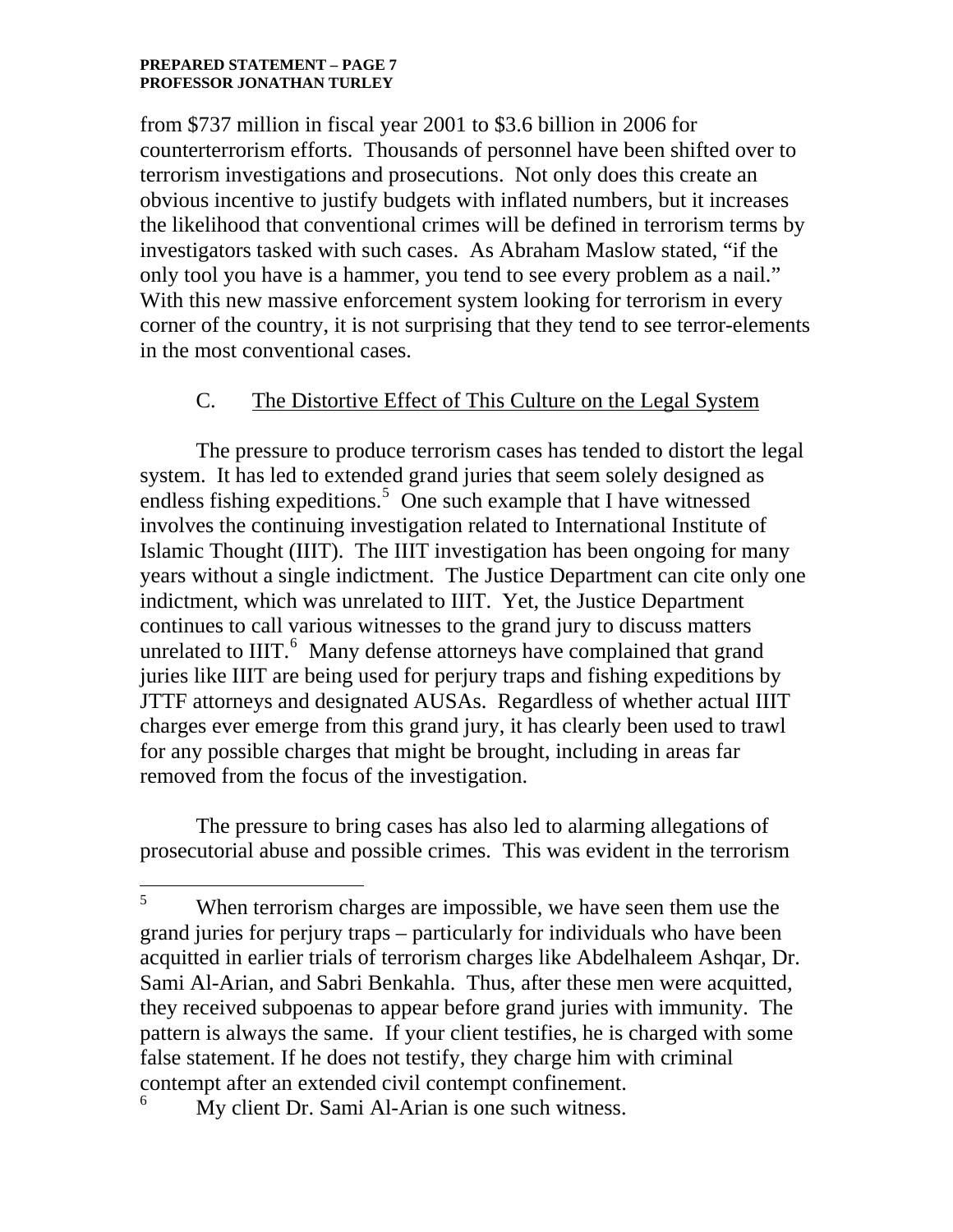#### **PREPARED STATEMENT – PAGE 8 PROFESSOR JONATHAN TURLEY**

case in Detroit where Judge Gerald Rosen threw out the convictions of Abdel-Ilah Elmardoudi and Karim Koubriti, after finding evidence of possible crimes committed by the Justice Department. The Justice Department eventually dropped all terrorism charges in the case. In throwing out the convictions, Judge Rosen found "[a]lthough prosecutors and others entrusted with safeguarding us through the legal system clearly must be innovative and think outside the conventional envelope in enforcing the law and prosecuting terrorists, they must not act outside the Constitution. Unfortunately, that is precisely what has occurred in the course of this case."

 This pressure may also be a contributor to some of the documented misconduct by the Justice Department. We have seen admissions from the Justice Department that it has destroyed evidence in federal cases and given false information to federal judges. In one of my cases, I have seen such abuses first hand. For years, in the case of Dr. Ali Al-Timimi, we have struggled to show that the Justice Department withheld information from his trial. Recently, I was allowed to see some classified information in the case before Judge Leonie Brinkema. While this information is classified and I cannot share the details, I can state that the material reveals clear abuse of ex parte filings by the Justice Department and confirms that material evidence was withheld in the case. We are in the process of seeking the public disclosure of this record and pursuing further evidence of the withholding of evidence from the court and counsel.

### D. The Administration's Record in Major Terrorism Cases

 As noted earlier, the inclusion of non-terrorism cases tends to inflate not only the raw number of cases but the performance of the Justice Department in the area. In a surprising number of major terrorism cases, the Administration has performed poorly in court. In prior administrations, it was very rare to see the Justice Department lose a major terrorism trial. For the Bush Administration it is routine. A few such examples are illustrative of the problem.

**Dr. Sami Al-Arian** – The government spent an enormous amount of time and money prosecuting Dr. Al-Arian and defendants [Ghassan](http://en.wikipedia.org/w/index.php?title=Ghassan_Ballut&action=edit&redlink=1)  [Ballut](http://en.wikipedia.org/w/index.php?title=Ghassan_Ballut&action=edit&redlink=1), [Hatim Fariz](http://en.wikipedia.org/w/index.php?title=Hatim_Fariz&action=edit&redlink=1) and [Sameeh Hammoudeh](http://en.wikipedia.org/w/index.php?title=Sameeh_Hammoudeh&action=edit&redlink=1) in the [United States](http://en.wikipedia.org/wiki/United_States_District_Court_for_the_Middle_District_of_Florida)  [District Court for the Middle District of Florida](http://en.wikipedia.org/wiki/United_States_District_Court_for_the_Middle_District_of_Florida) in [Tampa](http://en.wikipedia.org/wiki/Tampa%2C_Florida). After a six-month trial and over 80 witnesses, a jury acquitted Dr. Al-Arian of eight of 17 counts. There were only two jurors who voted against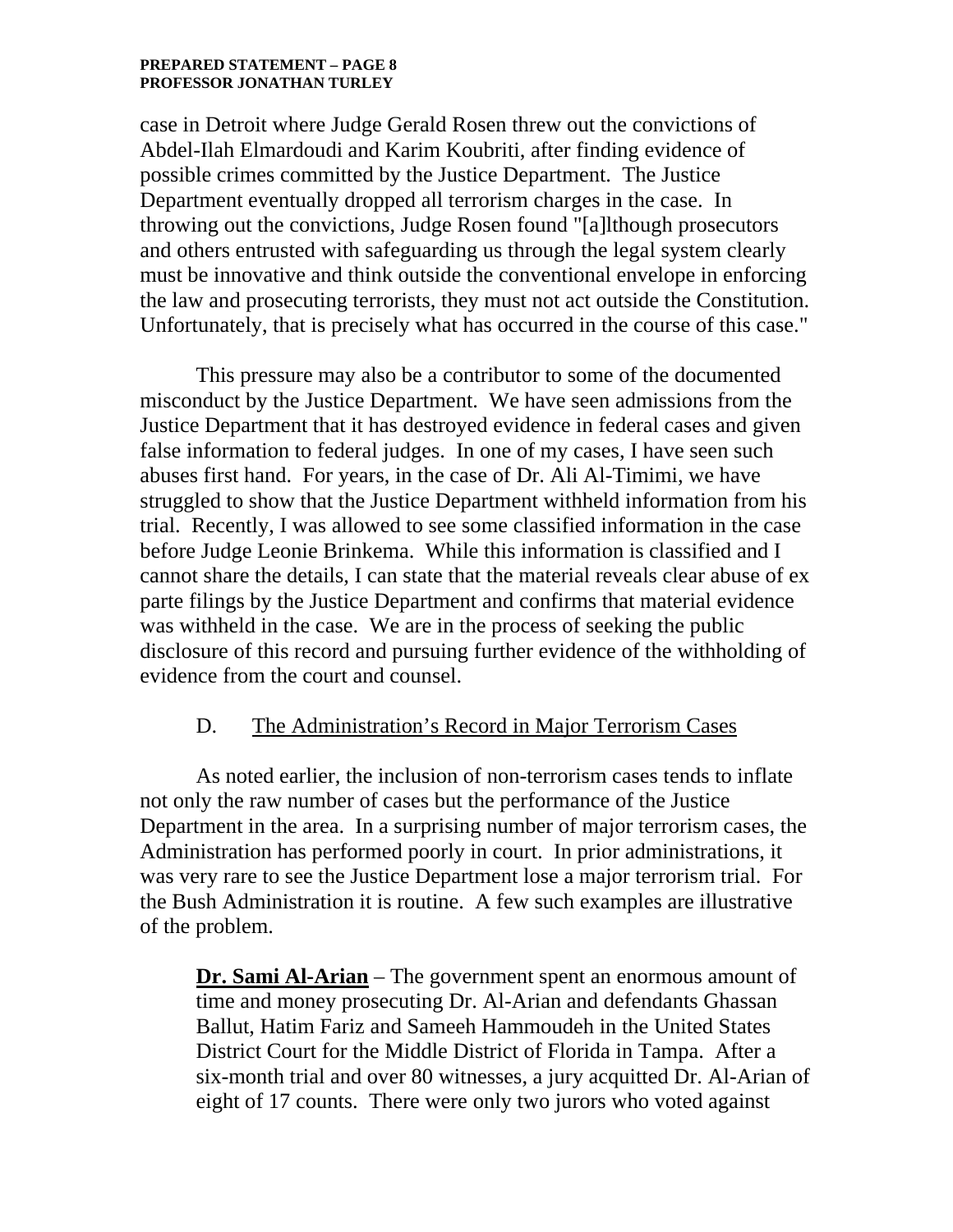acquitting him of all of the remaining counts. Ballut and Hammoudeh were acquitted on all charges. No one was convicted of a single count and Dr. Al-Arian later agreed to plead guilty to a single count in exchange for being allowed to leave the country – an agreement that the Justice Department has broken as it continues to hold Dr. Al-Arian.

**Dr. Sami Omar Al-Hussayen**. The government billed the prosecution of Al-Hussayen in Idaho as a major terrorism prosecution. Al-Hussayen was a graduate student who ran an Islamic website. The Justice Department put on a six-week trial. The defense called only one witness. The jury in this conservative state acquitted him of all three terrorism charges, and three of the eight immigration charges. They deadlocked on the remaining immigration charges.

**The Detroit Combat Cell Case.** The Justice Department prosecuted Abdel-Ilah Elmardoudi and Karim Koubriti in Detroit under the claim that it had busted a major "sleeper operational combat cell." As previously noted, the convictions were thrown out after a judge concluded that the prosecution committed grave violations of federal law and professional ethics to secure the verdicts. Ultimately, the Justice Department dropped all terrorism charges.

**Holy Land Defendants**. The Bush Administration was widely criticized for its crackdown on the Holy Land Foundation (HLF), once one of the largest Muslim charities in the world. The HLF was given limited ability to challenge the evidence of its alleged support for Hamas by the Treasury Department's Office of Foreign Asset Control. Much of this evidence has been challenged as false or unreliable. Nevertheless, the government prosecuted HLF officials on such charges in a major case in Texas. A jury, however, acquitted or hung on all charges. The result reinforced the view that, absent the presumptions given the government in the administrative proceedings, HLF could have presented a robust defense to allegations of terrorism support.

**Zacarias [Moussaoui](http://en.wikipedia.org/wiki/Musavi_%28name%29)**. The government spent years prosecuting Moussaoui despite his willingness early on to plead guilty to terrorism charges that carry a life sentence. However, Moussaoui was often called the  $20<sup>th</sup>$  hijacker and used as an example of holding those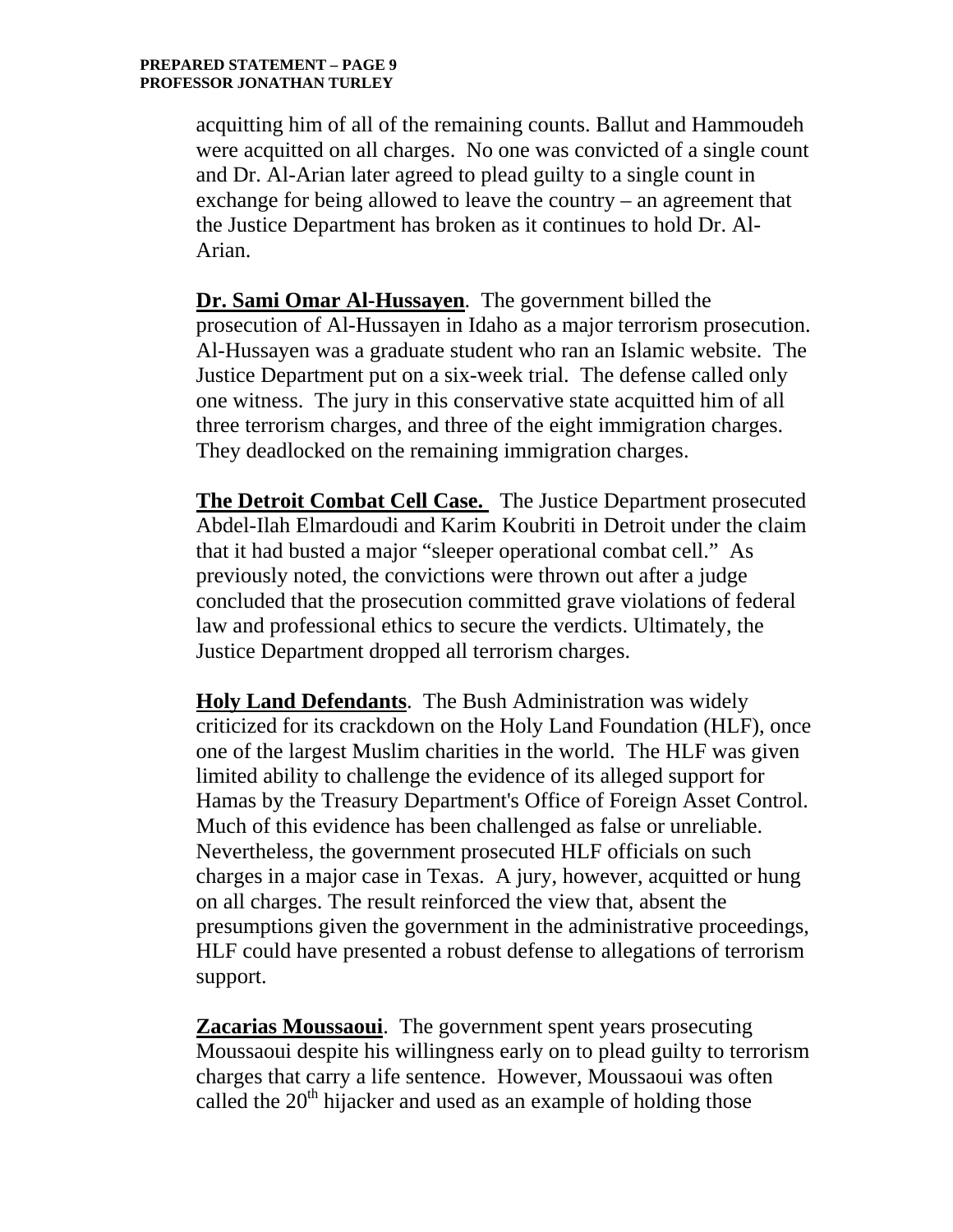$\overline{a}$ 

responsible for 9-11 accountable. Rather than simply secure a life sentence based on his admissions, the government spent millions seeking the death penalty. It lost when a jury refused to vote for capitol punishment. The government ultimately secured the sentence that it could have secured years earlier.

**Liberty City Seven**. Just recently, the third effort to prosecute the six defendants accused of plotting to blow up the Sears Tower ended in a mistrial. Notably, the six were charged with material support  $-$  a crime with a notoriously ambiguous and easily satisfied definition. The men were indicted in Miami in 2006 despite the fact that one Justice Department official admitted that the alleged plot was more "aspirational than operational." Three juries declined to indict.

These are but a few such examples of major losses in the last seven years – losses that once would have been viewed as alarming. It is also notable that many of these losses have occurred in very conservative judicial districts. The fact that these juries are rejecting these claims in the post-9-11 environment should be a cause of concern. The government tended to overplay and over-charge these cases – destroying its credibility with jurors. Despite enormous budgets and prosecution teams, the Justice Department has faced increasingly skeptical juries and judges around the country.

# E. A Pattern of Exaggerated Claims and Over-Charged Cases

 The record of the Justice Department is also distorted by a history of over-selling terrorist cases. The Bush Administration often seems to reverse engineer cases: holding press conferences on major investigations and then trying to make the case fit the rhetoric. Many "major" cases have proven to be minor matters. The most recent example is the case of the two University of South Florida students arrested in Florida. Arrested on a highway, they were portrayed as possible terrorists seeking to bust Jose Padilla out of jail. Ahmed Abda Sherf Mohamed ultimately pleaded guilty to a material support tied to a YouTube video that he posted. A third student, Karim Moussaoui, was later arrested in the investigation. He was convicted of a federal weapons charge for simply posing with a rifle at a gun r[a](#page-9-0)nge. He held the gun for 2 1/2 minutes. Mohamed is still awaiting trial. $<sup>7</sup>$  $<sup>7</sup>$  $<sup>7</sup>$ </sup>

<span id="page-9-0"></span><sup>7</sup> I was counsel in an analogous national security case: the prosecution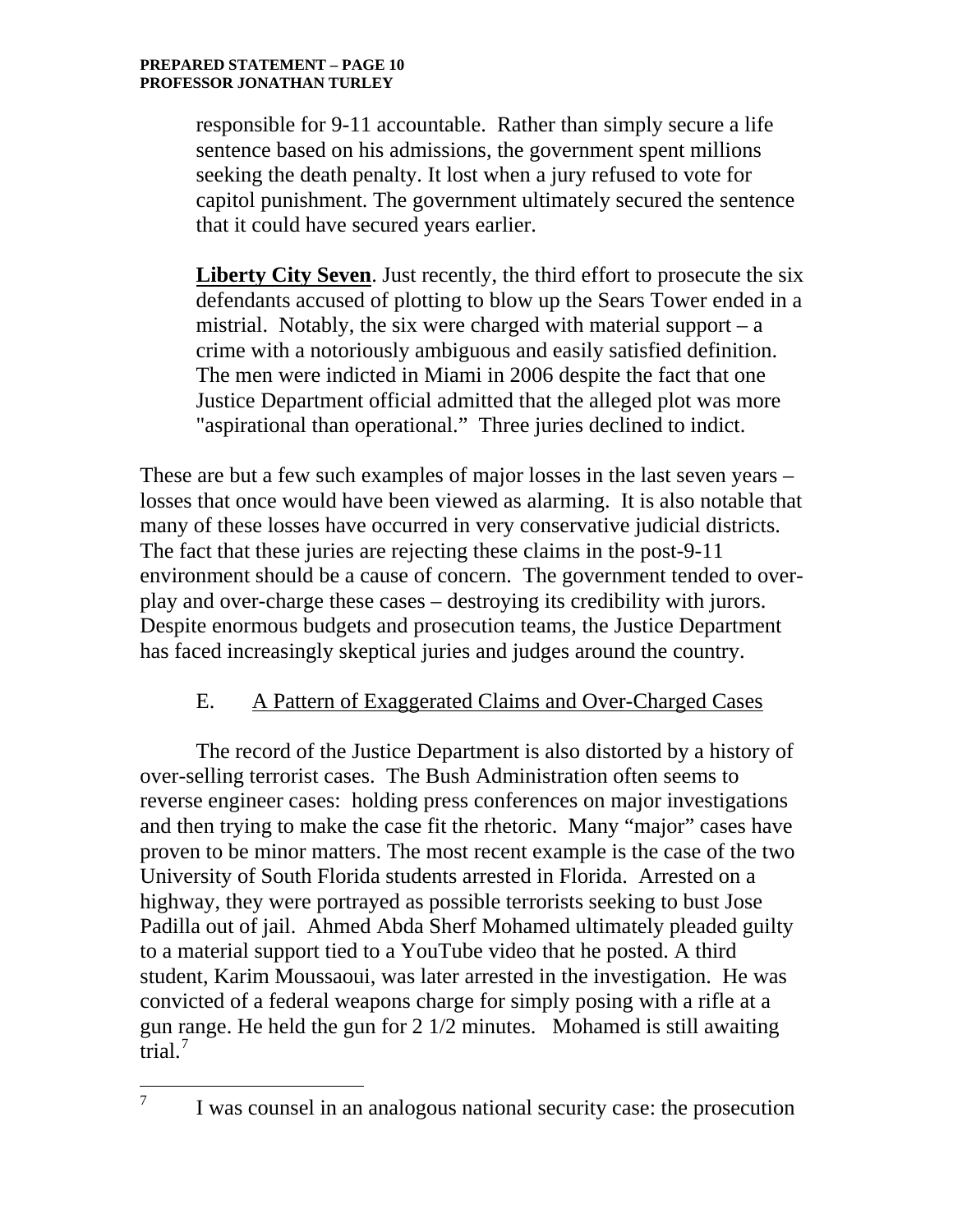$\overline{a}$ 

Even where the Justice Department has had strong cases for prosecution, it has sometimes undermined those prosecutions through abusive tactics or exaggerated claims. Moussaoui and Jose Padilla are two such examples. In his first press conference, Ashcroft insisted that the Justice Department had foiled a plan to destroy a city with a nuclear device with the arrest of Padilla. Later, the White House had to publicly deny that account and Padilla proved to be a relatively minor figure. Indeed, he was ultimately convicted of material support rather than any of the original allegations that led to his long and abusive confinement as an enemy combatant. Moussaoui was billed as a 9-11 hijacker, even though he proved to be a perfect barking lunatic with no role in the attack. Both Moussaoui and Padilla deserved to be prosecuted, but the Administration wasted years and millions to secure the convictions. Both men could have been convicted in a relatively short time had the Administration acted more reasonably in their treatment and prosecution.

 The exaggeration of both the statistics and individual cases in this area follows a disturbing pattern for this Administration. We now have an enormous system committed to the investigation and prosecution of terrorism. It is a system that all too often seems to struggle to define acts as terrorism in a type of self-perpetuating act. Under this approach, a terrorist can literally be anyone who is charged with any crime that a terrorist might also commit -- from identity theft to a false employment application. There is a widespread view that the government is inventing its own terrorists to confirm its dire warnings of terrorism. By expanding the definition of terrorists, the government can create a target rich environment – and a further justification for the expansion of counter-terrorism budgets and personnel. It is a dangerous and perverse incentive for any free nation.

of Dr. Thomas Butler, a respected professor at Texas Tech University. Ashcroft dispatched dozens of agents to Lubbock, Texas after Dr. Butler reported vials of plague missing in his laboratory. The Justice Department portrayed the case as a major terrorism investigation and ultimately charged Dr. Butler with a series of national security-related charges. The jury in Lubbock acquitted him of every national security charge. He was convicted on technical import/export charges and various contractual irregularities with the University.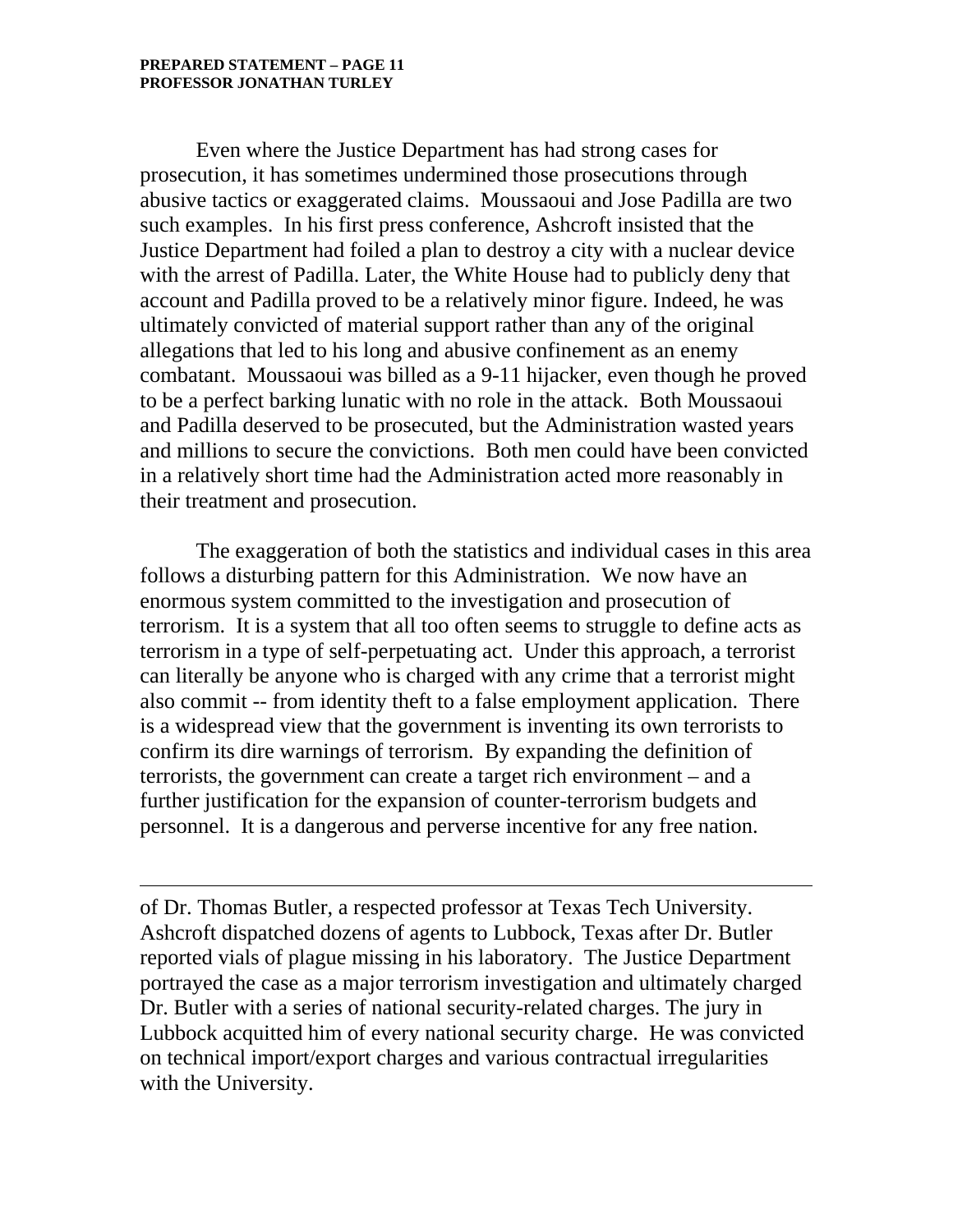### **III. CONCLUSION**

In closing, I wish to commend this Subcommittee for taking the time to critically review the record of the Justice Department in terrorism prosecutions. The country is made no safer by the current system of exaggerated prosecution claims and the over-charging of cases to inflate annual reports. To the contrary, these efforts have had their greatest impact not on Al Qaeda but citizens who find conventional charges converted into terrorism charges. It has also reduced cooperation in the Muslim community, where there is a well-founded fear of making any statements to a federal investigator. It has led to many defense attorneys discouraging their clients from voluntarily cooperating or appearing in grand juries. The clear sense in all of these communities is that the Justice Department is desperately looking for anyone to add to the list of accused terrorists.

Perhaps the most serious danger of the inflation of terrorism cases is that it deprives Congress and the public of a fair estimate of the current threat facing the nation. The fact is that, after 9-11, we did not find rampant terrorism threats in this country. Most of the terrorism suspects have proven to be unhinged or incompetent individuals. Nevertheless, there is obviously a continuing threat of terrorism that we must take very seriously. However, the inflation of these case numbers leaves a distorted picture of the size and scope of that threat. Both Congress and the public need accurate information to determine how to strike the balance between security and liberty concerns. They also need accurate information to determine how much money and resources are required. Obviously, the Justice Department has an institutional interest in securing such financial and public support. However, it cannot "cook the books" by representing a far greater incidence of terrorist crimes to justify continued support. The current debate over the loss of civil liberties in this country demands honest and accurate figures from the Justice Department.

Given the foregoing, the past inflation of prosecution numbers by the Administration should not be the sole concern for this Subcommittee. Members should look more deeply at the motivation and the means used to inflate these numbers. Congress has helped create a massive system that seems to demand a steady stream of individuals to investigate and prosecute. The abuses outlined in this testimony can be found across the country. They